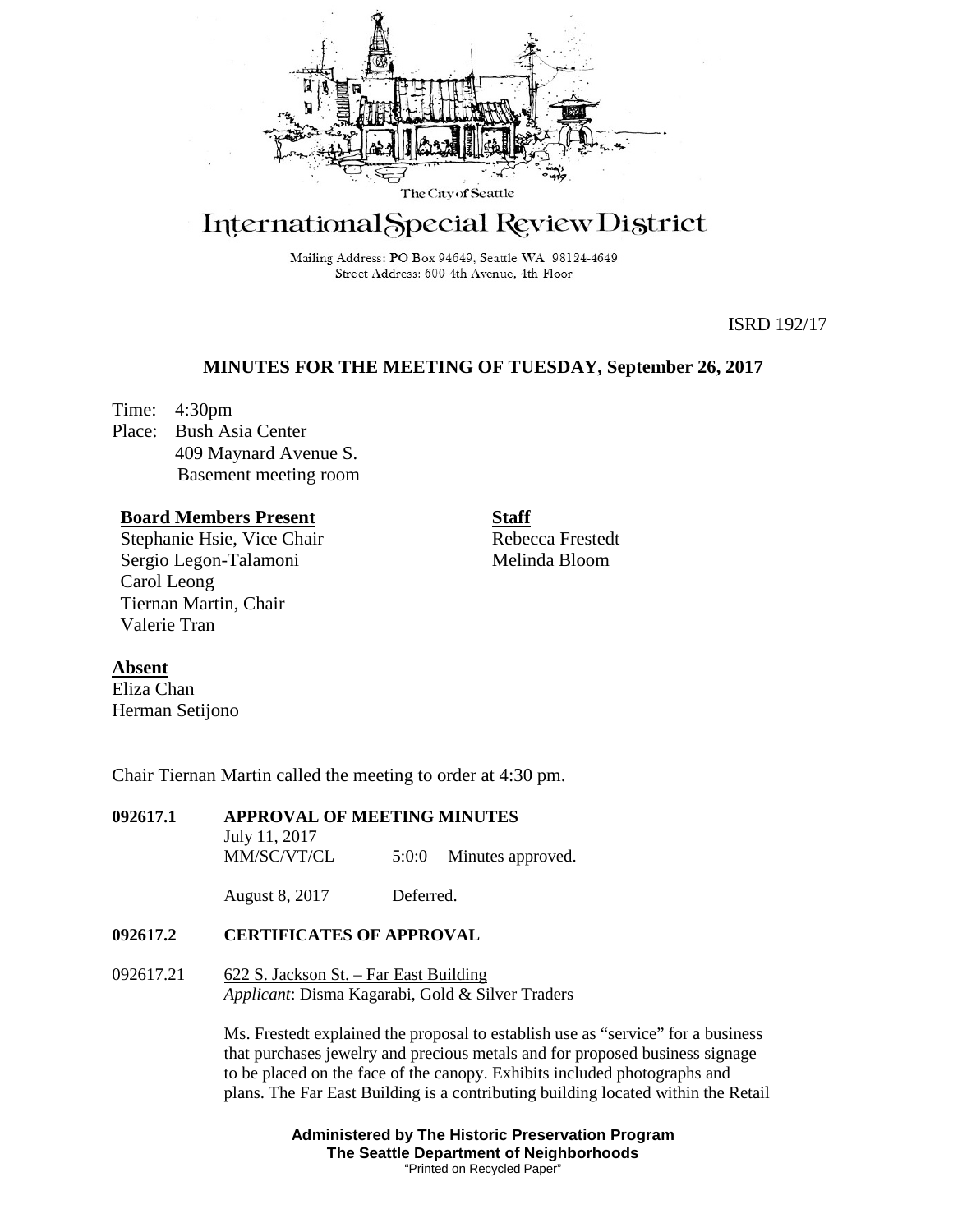Core and the Asian Design Character District. This business is relocating from a storefront one block to the east.

Applicant Comment:

Disma Kagarabi said they have been in the neighborhood for nine years. Landlord changes necessitate their move. He said they will provide the same service but in a new location. The configuration is the same as the old location. No other changes.

Public Comment: There was no public comment.

Board Discussion:

Ms. Leong asked if hours would be included to signage.

Mr. Kagarabi said yes, on the door. Their hours are Monday – Friday 10:00 – 6:00 and Saturday from  $11:00 - 4:00$ . He said there will be a sign at the bottom 'We Buy Gold'.

Action: I move that the International Special Review District Board recommend approval of a Certificate of Approval for use and signage, as proposed.

The Board directs staff to prepare a written recommendation of approval, based on consideration of the application submittal and Board discussion at the September 26, 2017 public meeting, and forward this written recommendation to the Department of Neighborhoods Director.

The proposed use and signage meets the following sections of the **International Special Review District Ordinance and** a**pplicable Design Guidelines:**

**SMC 23.66.320 – Permitted uses SMC 23.66.326 – Street-level uses SMC 23.66.338 - Signs**

**Secretary of the Interior Standard #10**

MM/SC/SLT/VT 5:0:0 Motion carried.

092617.22 101 6<sup>th</sup> Ave. S. – Hana *Applicant:* Paul Hanson, NK Architects

> Ms. Frestedt explained the proposed revisions to façade and window framing colors on the residential portion of the building, resulting from conditions associated with the approval for Final Design. Exhibits included renderings, plans, construction documents and samples. The site is located outside of the Asian Design Character District and the Retail Core. The Board received a project briefing on the proposed Final Design revisions on June 27, 2017. Four color schemes were presented. The Board stated a preference for either the "warm grey" or "cool grey" options. The Board supported the alternating patterning that was inspired by brick. On March 28, 2017, the Board recommended approval for Final Design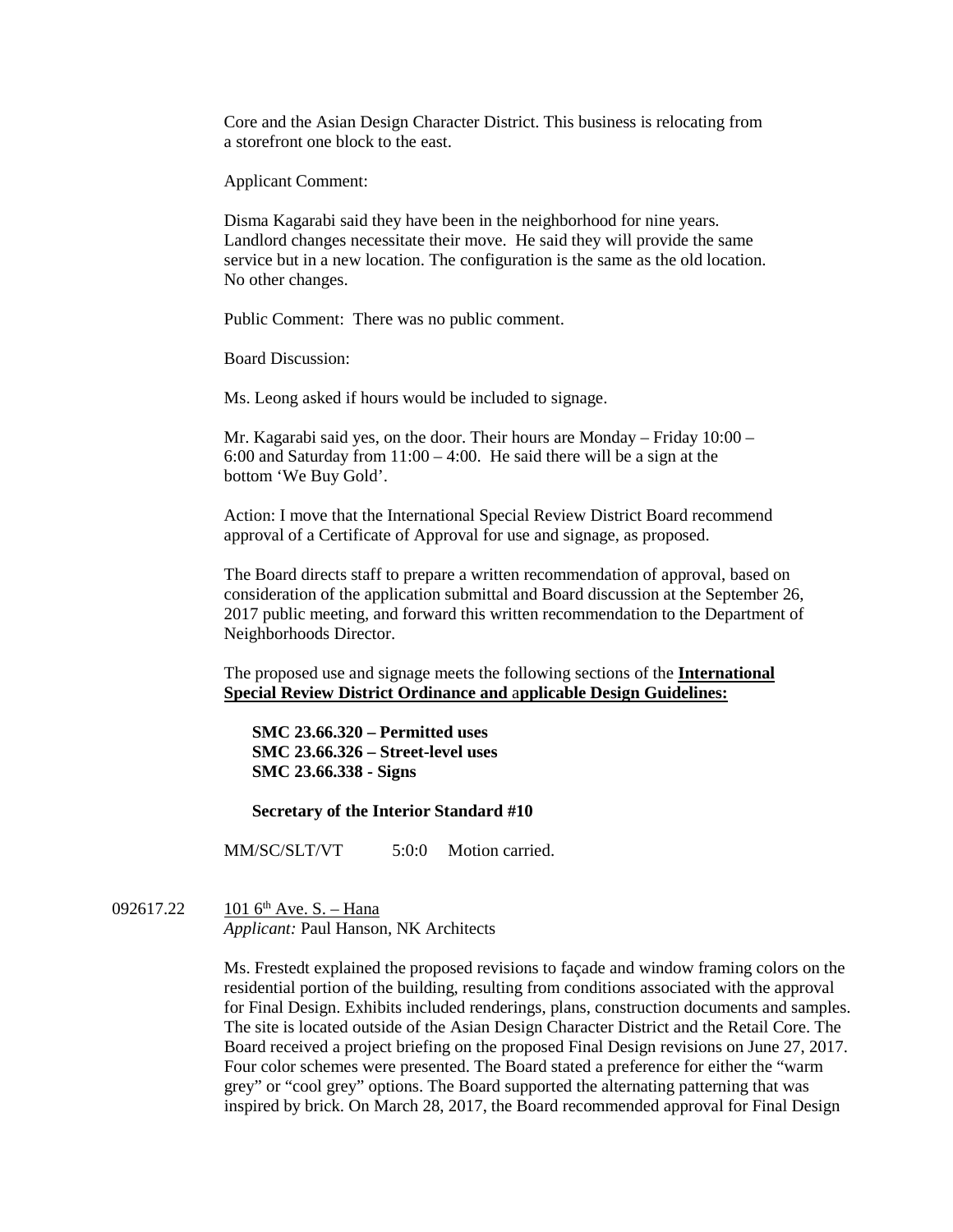conditioned on returning with design options for: the pattern of the panels on the dark grey residential portion of the building; alternative colors for the dark grey portion of the residential massing, and exploring a reduction in the number of colors used in the dark grey residential portion of the building. A Certificate of Approval for Demolition, Use and Preliminary Design was issued on August 3, 2016.

Mr. Martin read the relevant code sections, standards and guidelines from the staff report.

Applicant Comment:

Paul Hanson explained they made changes to patterning and framing around windows and provided two color options: one warmer grey, one cooler grey. He said they chose to go forward with the warm color. He presented samples on painted Hardi panel. He said they started with the base Benjamin Moore color and added 15% more black. He confirmed that the teal color has been eliminated.

Ms. Hsie asked if there is a soffit.

Mr. Hansen said there is; it is painted gray to match.

Ms. Hsie asked why the joint pattern doesn't extend on back portion (page 19).

Mr. Hansen said the joint patterning will match.

Public Comment: There was no public comment.

Board Discussion:

Board members indicated preference for the warm color option.

Mr. Martin said all else is in line with guidance the Board gave. He appreciated the reduction in the color palette. He said it looks like a successful design.

Mr. Legon-Talamoni asked about coping at parapet.

Mr. Hansen said it is gray to match.

Action: I move that the International Special Review District Board recommend approval of a Certificate of Approval for revisions to the Final Design at 101 6th Ave. S, as proposed.

The Board directs staff to prepare a written recommendation of approval, based on consideration of the application submittal and Board discussion at the September 26, 2017 public meeting, and forward this written recommendation to the Department of Neighborhoods Director.

This action is based on the **following applicable sections of the International Special Review District Ordinance:** 

**SMC 23.66.302 – International Special Review District goals and objectives SMC 23.66.336 – Exterior building finishes**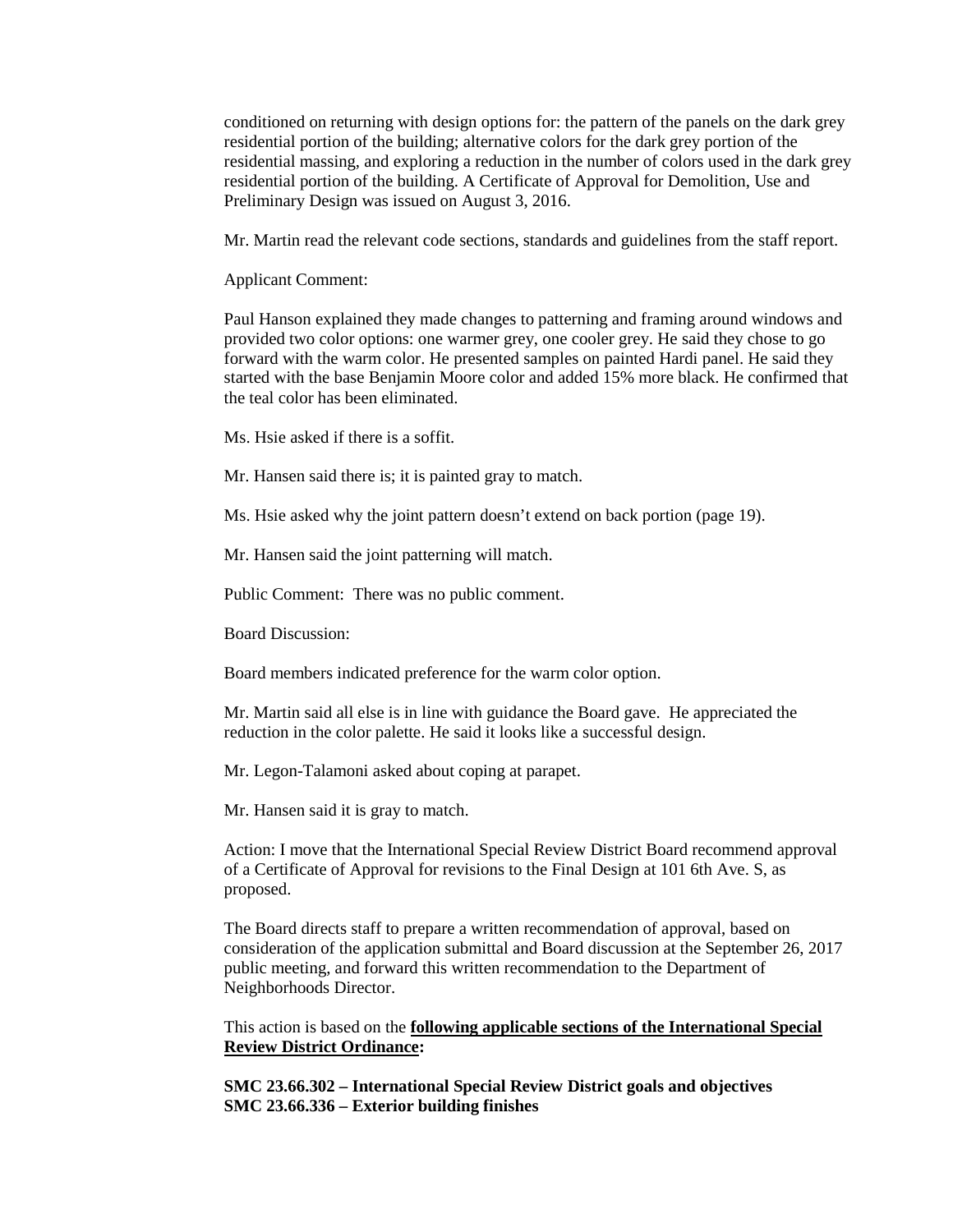- **A. General Requirements.** To retain and enhance the visual order of the District, which is created by existing older buildings that provide unique character and form through their subtle detailing and quarter-block and half-block coverage, new development, including exterior remodeling, should respect the architectural and structural integrity of the building in which the work is undertaken, through sympathetic use of colors, material and style. Exterior building facades shall be of a scale compatible with surrounding structures. Window proportions, floor height, cornice line, street elevations and other elements of the building facades shall relate to the scale of the existing buildings in the immediate area.
- **C. Exterior Building Design Outside the Asian Design Character District.** Outside the Asian Design Character District, earthen colors and masonry construction with nonmetallic surfaces are preferred. Concrete construction will also be permitted if treated in a manner or incorporated into a design that provides visual interest and avoids large unbroken surface areas.

#### **Secretary of the Interior's Standards**

#10. New additions and adjacent or related new construction shall be undertaken in such a manner that if removed in the future, the essential form and integrity of the historic property and its environment would be unimpaired.

MM/SC/CL/VT 5:0:0 Motion carried.

092617.23 508 7<sup>th</sup> Ave. S. – West Kong Yick Bernie Kay, property representative

> Ms. Frestedt explained the proposed storefront alterations at #3 and #5 Canton Alley, consisting of construction of a new concrete curb along the alley and repairs to water damaged portions of the two storefronts. Exhibits included photographs and plans. The West Kong Yick Building was constructed in 1910. This is a contributing building, located within the Asian Character Design District. In December 2014, the Board issued a Certificate of Approval for storefront alterations at #1 Canton Alley, that included construction of a concrete curb under the storefront.

> Bernie Kay said water infiltration issues from pressure washing necessitate changes to protect the building to prevent further damage. He said that regular pressure washing is needed because of sanitation in the area. He said repaving is happening now and they want to get this done at the same time. Responding to questions he said the concrete curb will act as a dam to stop water penetration. The front door swings inward; to enter you will have to step up over the curb. He said there is no other way within their means – it is this or sandbags. He said the cover sheet includes other options explored. He said there is no way to deal with this inside the property line without ripping off the storefront off. He said inside they are repairing water damaged areas; the foundation and floor joists are being repaired. He said #1, the yellow storefront, has been done; this proposal is to expand the curb to the rest of the storefronts.

Mr. Martin asked when the yellow storefront was completed.

Mr. Kay said it was in 2015, with board approval.

Board members asked clarifying questions and expressed concern about ADA access and egress if the storefronts are to be occupied in the future.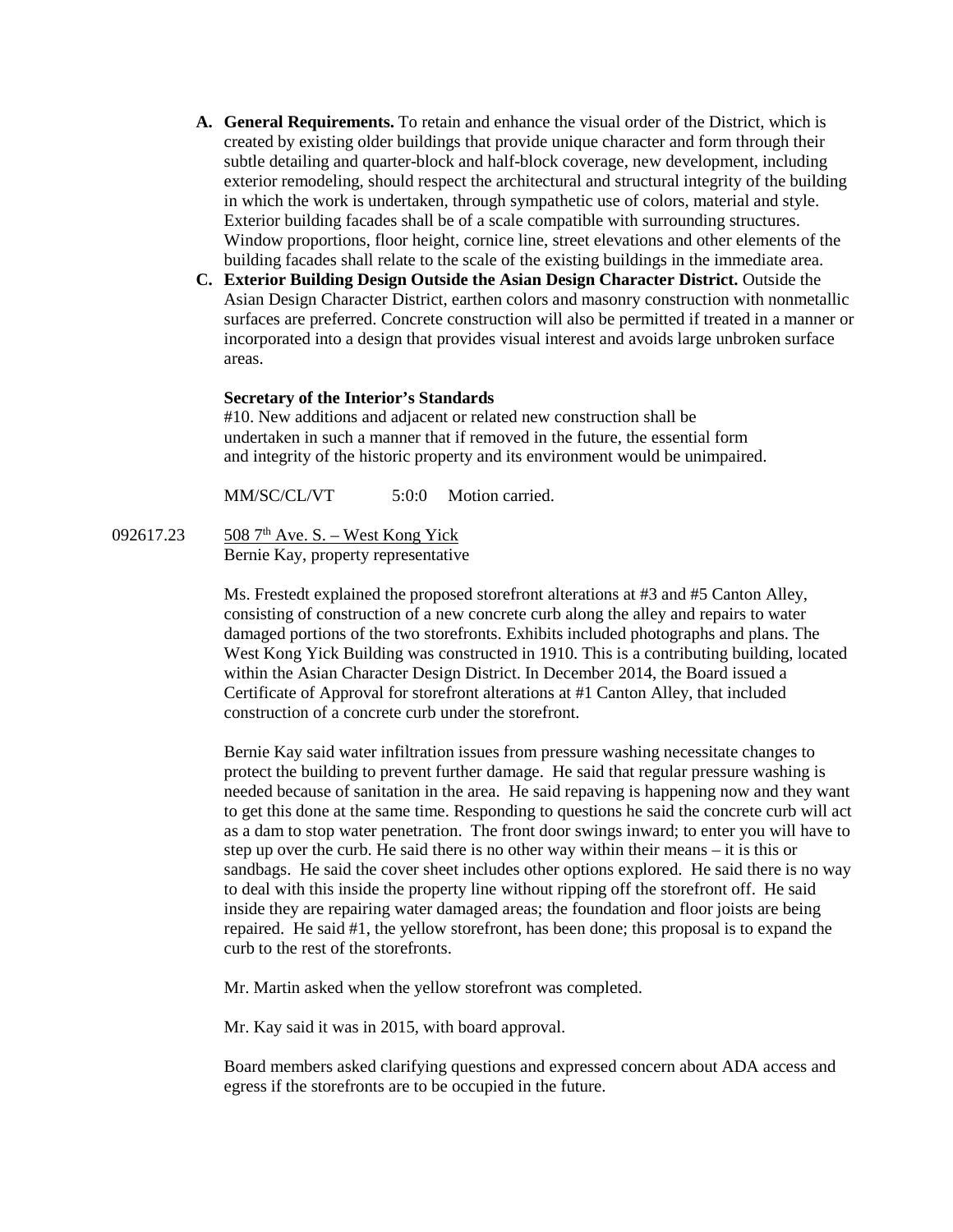Mr. Kay said the storefronts are unoccupied and not used for building egress. He said they are replacing floor joists and foundation; the curbs are just part to prevent future water infiltration. He said the green storefront is empty; the red is Sun May's shop.

Mr. Martin asked if there are plans to make changes to storefronts.

Mr. Kay said no. They will take off rotten board, put on bead board, and bring flashing down. He said the threshold at the green door is being replaced with new concrete.

Ms. Hsie asked if this is a temporary fix – eventually something will have to be done to address the problem?

Mr. Kay affirmed that's correct.

Ms. Hsie asked if there is a more permanent solution.

Mr. Kay said they could raise the interior floor and cut the door.

Mr. Martin said it is a contributing building and asked if there is any specific significance to the storefront doorways.

Ms. Frestedt said they are historic, noting that there have been modifications. She said they open to the alley and there is interest within the community in having them reopen someday as part of alley revitalization. She acknowledged the complexity. The alley grade was raised and the pressure washing causes water infiltration.

Ms. Hsie understood the need and asked about impact to business owner at Sun May.

Mr. Kay said the tenant is responsible for changes in their space. He said the reason that they're in this situation is that SDOT keeps raising the height of the alley. He said it used to be a foot lower. He said the building ownership asked SDOT to lower the alley, but they were told it was too cost prohibitive.

Ms. Frestedt asked if there are other building Code considerations and if any additional permits are needed.

Mr. Kay said this is being considered more as a repair.

Ms. Hsie wondered if a Code issue would be created by approving this.

Ms. Frestedt said SDCI will get a copy of the board determination.

Public Comment: There was no public comment.

Board discussion:

Ms. Hsie said the green storefront is not being used so it is appropriate and can be changed later; it will preserve building fabric. She was concerned about the red storefront (Sun May) and safety hazards this could create, noting that the business is in use. She asked the applicant if there are any other options for the curb in front of #5, such as a membrane.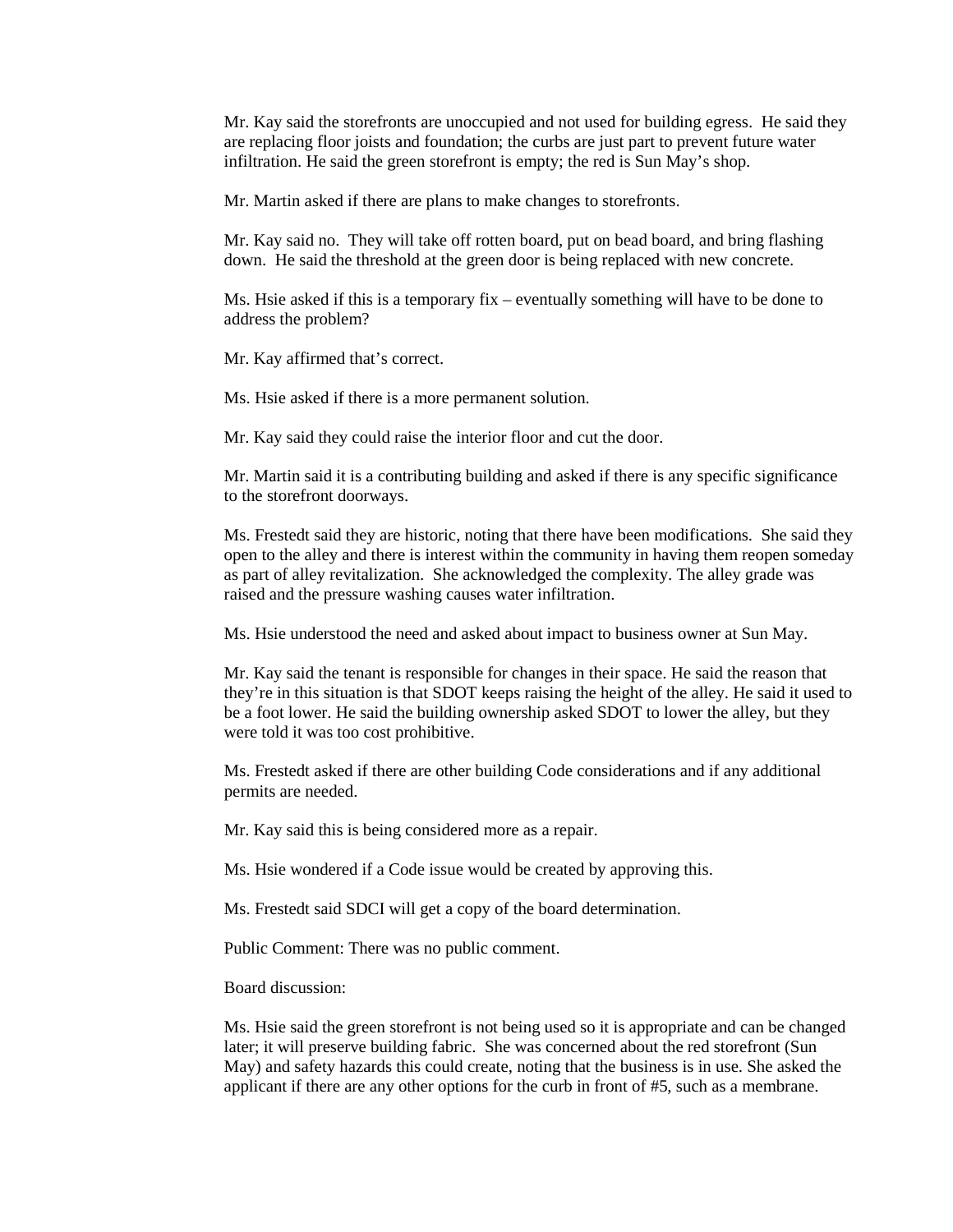Mr. Kay said they have spent years working on this. He's talked to architects, the City, contractors… He said if the building comes down half of the building will be unusable.

Discussion ensued about Code and safety and egress issues with installation of curb and creation of a potentially non-compliant condition. The Board discussed an ideal situation in which the interior storefront grade issues were addressed at the same time. The Board acknowledged that damage is occurring to the building and it is reasonable to find a stop gap measure to protect the storefront. There was concern that there was not a solution for #5 Canton Alley, the red storefront; board members expressed discomfort with making a decision that may not be permitted and may cause hardship to the business.

Mr. Martin recapped the options: Approve with conditions or defer a decision pending additional information. The main problem is access to the Sun May storefront and how to treat that.

Ms. Leong made a motion to approve the application as proposed, recognizing the need to proceed to protect the integrity of the building.

Mr. Legon-Talamoni suggested a friendly amendment to the motion to make good faith effort with the tenant to resolve any non-compliant Code issues with property.

There was no second on the friendly amendment.

Ms. Frestedt read Roberts Rules, section 4, #5 and #6.

Mr. Martin asked Me. Leong to restate the original motion.

Action: I move that the International Special Review District Board recommend approval of a Certificate of Approval for exterior alterations at #3 and #5 Canton Alley, as proposed. The Board recognizes that the need for proposed alteration to proceed for the structural integrity of the building. However, the Board recognizes potential Code compliant issues as relates to egress.

The Board directs staff to prepare a written recommendation of approval, based on consideration of the application submittal and Board discussion at the September 26, 2017 public meeting, and forward this written recommendation to the Department of Neighborhoods Director.

This action is based on the **following applicable sections of the International Special Review District Ordinance:** 

**SMC 23.66.030 – Certificates of approval – Application, review and appeals**

**SMC 23.66.336 – Exterior building finishes**

- **A. General Requirements**
- **B. Asian Design Character District**

**ISRD Design Guidelines II. Storefront and Building Design Guidelines**

**Secretary of the Interior's Standards**